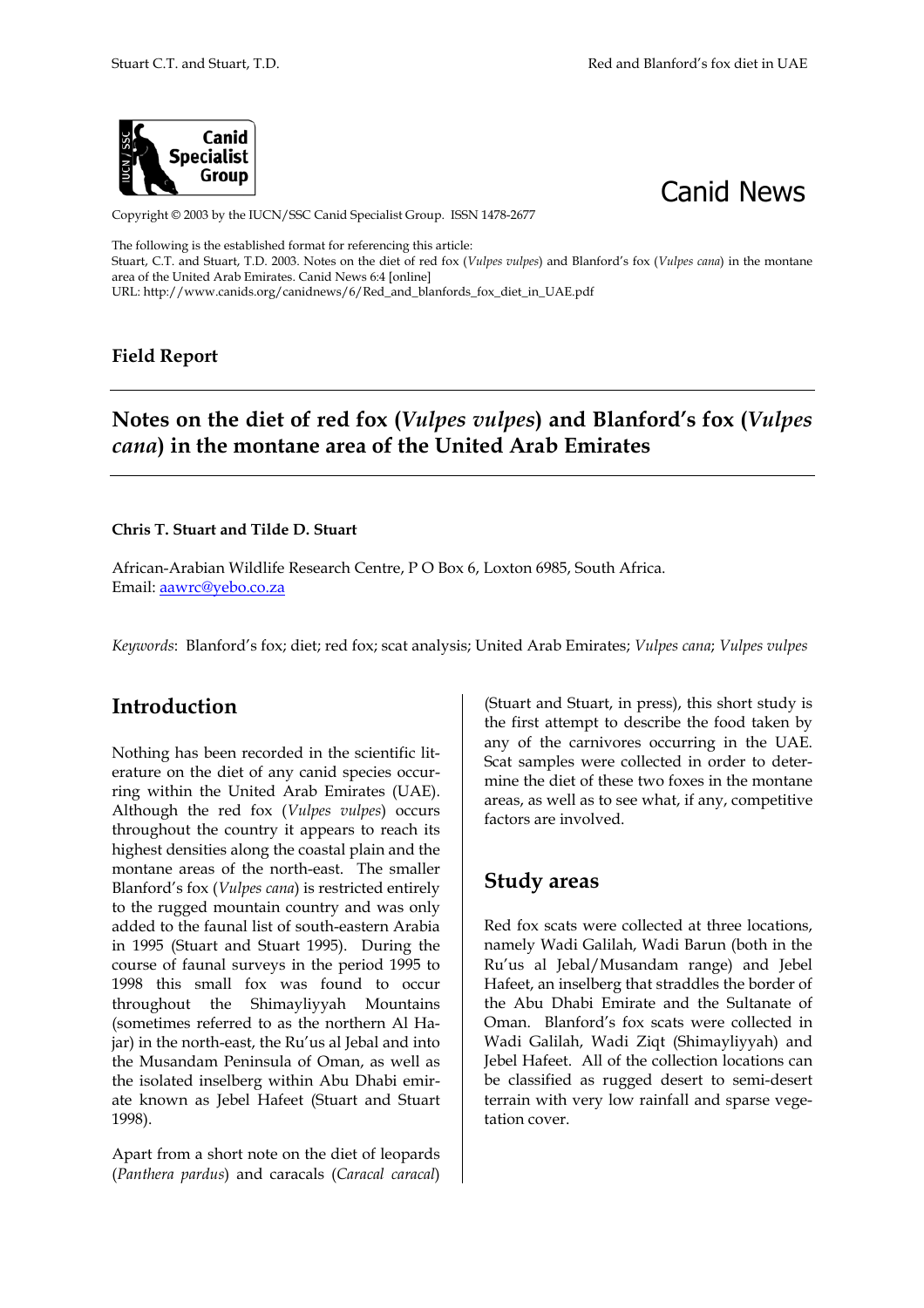# **Methods**

Scats were collected on a random basis, along footpaths, trails and jeep tracks. Only fresh scats were collected and only those of certain origin. This was determined by comparing scats from known den sites of both species. Each scat was kept in a plastic bag and later broken apart with fingers and forceps. Prey remains were set aside and wherever possible immediately identified, otherwise compared with a reference collection that included hair, bone, tooth and other samples.

# **Results**

### **Red fox**

A total of 85 red fox samples were collected. The samples from Wadi Galilah and Wadi Barun were combined, as all fall within the northern montane block, and compared with those of Jebel Hafeet (Figure 1). Rodents were of most importance at the Jebel Hafeet site, particularly sand and gravel plains dwelling gerbils *Gerbillus* spp. that do not occur on the massif itself but on the surrounding plains. The only montane dwelling rodent identified from all samples were the remains of a single Egyptian spiny mouse *Acomys caharinus* in a scat from Jebel Hafeet. Hare *Lepus capensis* remains were detected in two scats from the massif, but were likely taken on the surrounding gravel plains where this hare is fairly common. The remains of domestic goats *Capra hircus* occurred in scats from all localities, ranging from 19.6% at Jebel Hafeet up to 100% in samples from the mountains of the north-east.

Bird remains, feathers and bone fragments, were present in just over 14% of all samples. None of the bird material was identified to species level. Reptile remains were found in less than 6% of all scats. Insects, especially beetles and grasshoppers, were well represented in all samples but occurrence of scorpion and solifugid fragments were only present in 9% of the scats from Jebel Hafeet. Plant material in the scats was dominated by the pips and fruit skins of the date palm *Phoenix dactylifera*. In the Ru'us al Jebal mountains along wadis isolated plantations of date palms are frequented by red foxes but no such groves are present in Jebel Hafeet. There are number of plantations on the surrounding gravel plains that are visited by

red foxes that den up in the massif, this being determined by trails radiating from it on to the plains.

#### **Blanford's fox**

A total of 39 Blanford's fox scats were collected from three locations (Figure 2), one in the Ru'us al Jebal mountains (Wadi Galilah) , one in the Shimayliyyah range (Wadi Ziqt) and the third on Jebel Hafeet.

Rodent remains were present in a third of all scats with eight being identified as Wagner's gerbil *Gerbillus dasyurus*. This gerbil only occurred in the Jebel Hafeet sample, where it was found to be fairly common along raised rock ledges and in soft substrate amongst boulder clusters. Domestic goat hair was present in just four scats and was almost certainly scavenged whilst feeding on insects attracted to carcasses. In one of the three scats containing bird feathers and bones, the presence of common quail *Coturnix coturnix* remains results from the fox having eaten one of these birds used as bait in a cage-trap. Reptiles, in the form of unidentified lizards and a small snake were only found in the sample from Jebel Hafeet. Invertebrates were important in the small Wadi Galilah sample, with over an 80% occurrence in the larger Jebel Hafeet sample. Beetles were by far the most frequently occurring of any invertebrate group, with scorpions being only present in the Jebel Hafeet sample. Plant food, especially wild fruits seem to be of importance but whether this is of a seasonal nature is not known. Fruit pips and skin of the crown-ofthorns *Ziziphus spina-christi* were present in quantity in the three scats collected in Wadi Ziqt. Large quantities of the fruit of this tree were ripe and falling to the ground at the time of collection. The tiny seeds, as well as fruit skin, of *Ficus salicifolia* were present in scats from Wadi Galilah, and those of possibly the mountain fig *Ficus carica* from Jebel Hafeet.

Comparison of the diet of red fox and Blanford's fox based on the scat samples analysed from Jebel Hafeet are shown in Figure 3. The largest scat samples for both species were collected at this isolated massif. The diets of the two foxes was found to be similar although mammal prey, especially rodents and domestic ungulates, featured more strongly in that of the red fox. Most of the rodents identified in the scats of the red fox were gravel plains and sand dwellers occurring only around and not within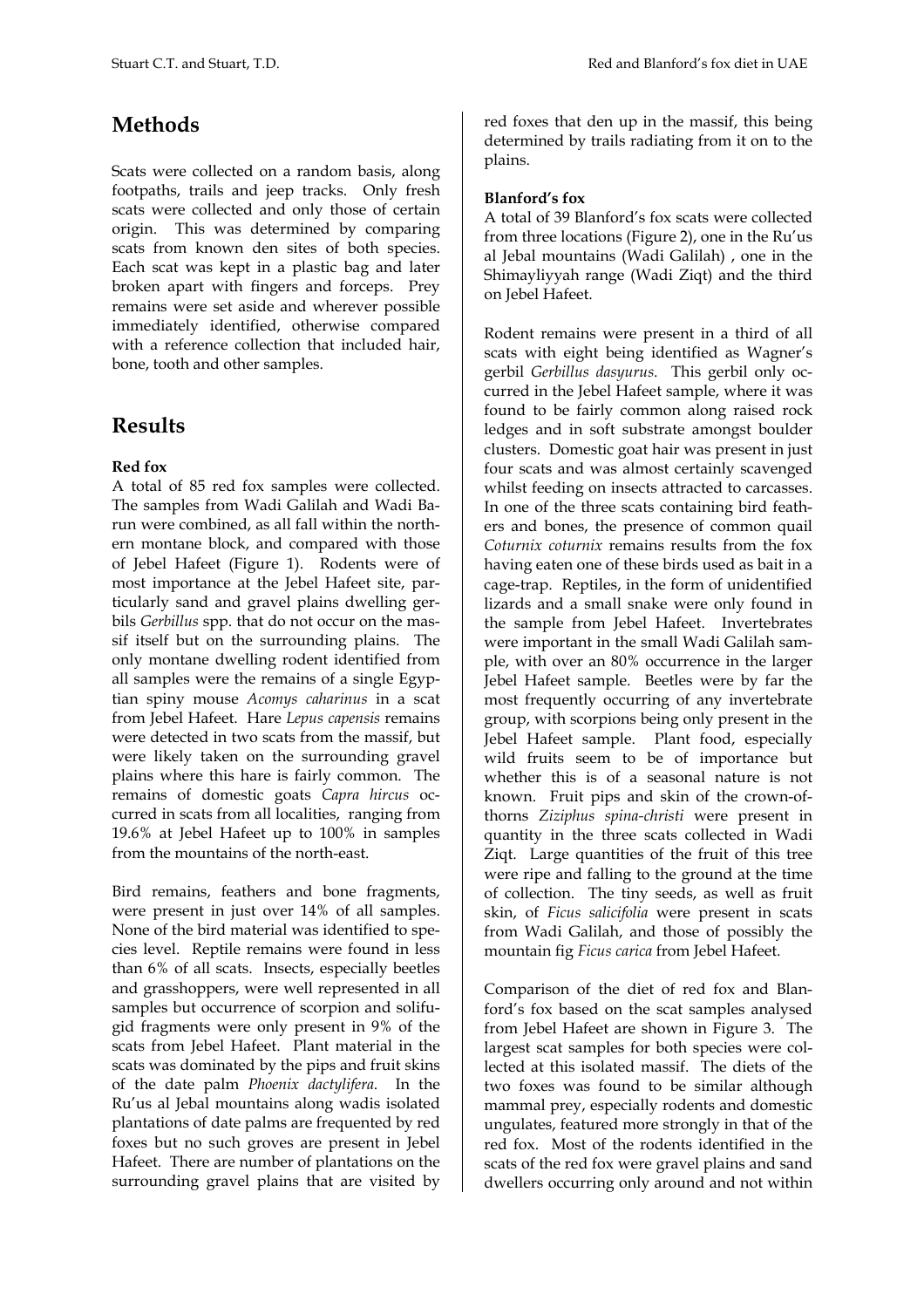

Figure 1. Red fox scat analysis – regional comparison – UAE.



Figure 2. Blanford's fox scat analysis by region.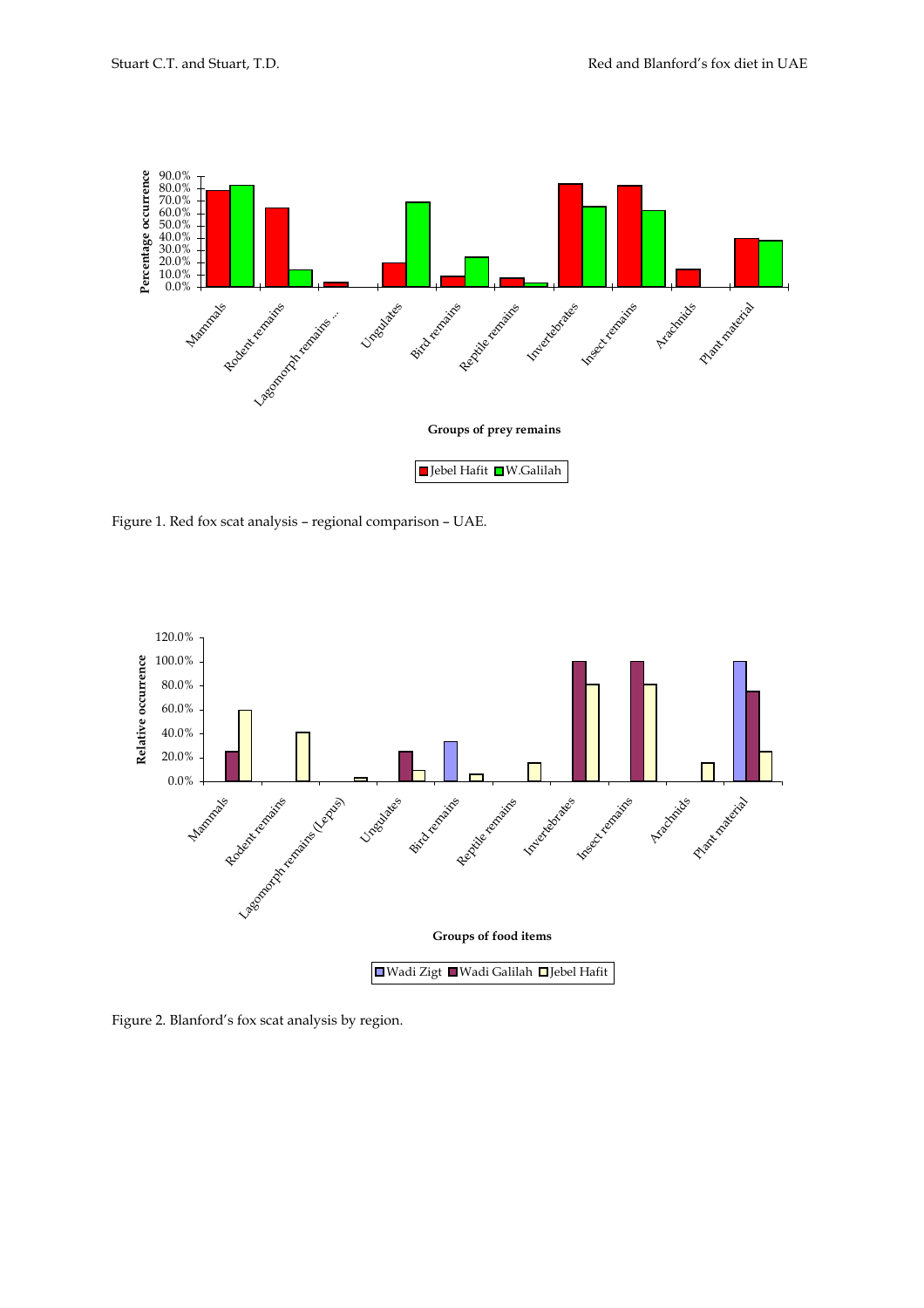

Figure 3. Comparison of diet of Blanford's fox and red fox at Jebel Hafeet.

the massif. In the case of Blanford's fox the identified rodent prey were rock dwellers. The higher incidence of plant food in the sample of red fox scats is explained by the presence of seeds and fruit skins of the date palm that can only have been foraged away from the Jebel.

### **Discussion**

In some cases active hunting of goat kids may have been involved but scavenging almost certainly explains the majority. Goat carcasses in various states of decomposition were found by the authors on a regular basis, many of which had Red Fox tracks in their vicinity. The particularly high occurrence of goat remains (almost 69%) in the Wadi Galilah area can be ascribed to a) a very low natural prey base and b) a relatively high number of goat carcasses present at the time of the study. Based on the analyses of the red and Blanford's fox scats collected from Jebel Hafeet there does appear to be some overlap in their dietary preferences. Competition does appear to be reduced here by the fact that although both canids lie up during the day on the inselberg, red foxes forage in the surrounding plains, whereas Blanford's foxes appear to restrict their foraging to the Jebel. The much smaller scat samples collected for both species at sites within the Ru'us al Jebal

mountains do not allow for any analyses of competition that may, or may not, be at play there. However, given the nature of the mountain range and greater distances from the surrounding plains it may well be found that competition for limited food resources is greater for the two foxes, than may be the case at Jebel Hafeet. Certainly in parts of the two study areas (Ru'us al Jebal) and Jebel Hafeet) the two foxes do den down in close proximity to each other but in the high and more rugged areas usually only Blanford's foxes are found.

Geffen et al. (1992) and Ilany (1983) found Blanford's foxes in Israel/Palestine to be primarily insectivorous and frugivorous, whereas Roberts (1977) found this small fox to be largely frugivorous in Pakistan. Geffen *et al.* (1992) also found that their diet differed significantly between their two study sites.

With the limited information from the present study it would seem that both foxes are opportunistic in their foraging, but red foxes tend to range further and are not restricted to the mountain county and therefore can access a greater food base. Observations of red foxes during the course of this study showed them to readily forage edible items in and around human settlements, whereas this was not found to be the case with Blanford's foxes.